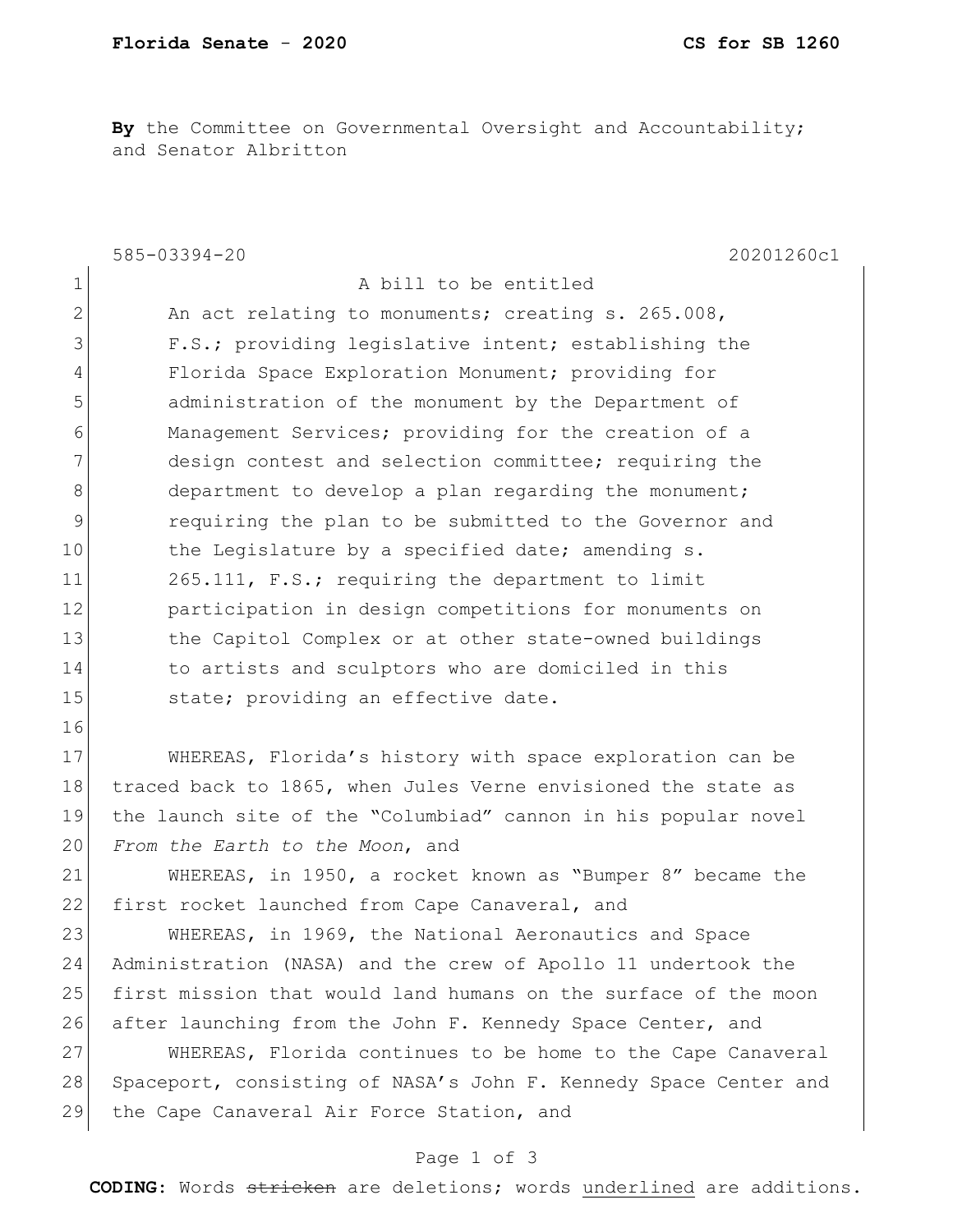|    | $585 - 03394 - 20$<br>20201260c1                                 |
|----|------------------------------------------------------------------|
| 30 | WHEREAS, the state maintains a robust commercial aerospace       |
| 31 | industry and highly trained workforce, which has helped          |
| 32 | contribute technical and scientific knowledge that has allowed   |
| 33 | Florida to continue to serve as the launch pad of the United     |
| 34 | States' achievements in space, and                               |
| 35 | WHEREAS, the establishment of the Florida Space Exploration      |
| 36 | Monument would not only commemorate the past achievements and    |
| 37 | contributions of individuals who have made this state a leader   |
| 38 | in space exploration, but would also serve in the future to      |
| 39 | inspire individuals to help maintain this state's role, NOW,     |
| 40 | THEREFORE,                                                       |
| 41 |                                                                  |
| 42 | Be It Enacted by the Legislature of the State of Florida:        |
| 43 |                                                                  |
| 44 | Section 1. Section 265.008, Florida Statutes, is created to      |
| 45 | read:                                                            |
| 46 | 265.008 Florida Space Exploration Monument.-                     |
| 47 | (1) It is the intent of the Legislature to recognize the         |
| 48 | importance of the role of this state, and its past, current, and |
| 49 | future contributions, in space exploration; to honor the state's |
| 50 | residents for their role in humanity's most daring journey of    |
| 51 | space exploration; and to honor the contribution of all          |
| 52 | individuals and their families who have gone unrecognized for    |
| 53 | their impact on the United States' achievements in space.        |
| 54 | (2) There is established the Florida Space Exploration           |
| 55 | Monument.                                                        |
| 56 | The monument is administered by the Department of<br>(a)         |
| 57 | Management Services.                                             |
| 58 | (b) The Department of Management Services, in consultation       |
|    | Page 2 of 3                                                      |

**CODING**: Words stricken are deletions; words underlined are additions.